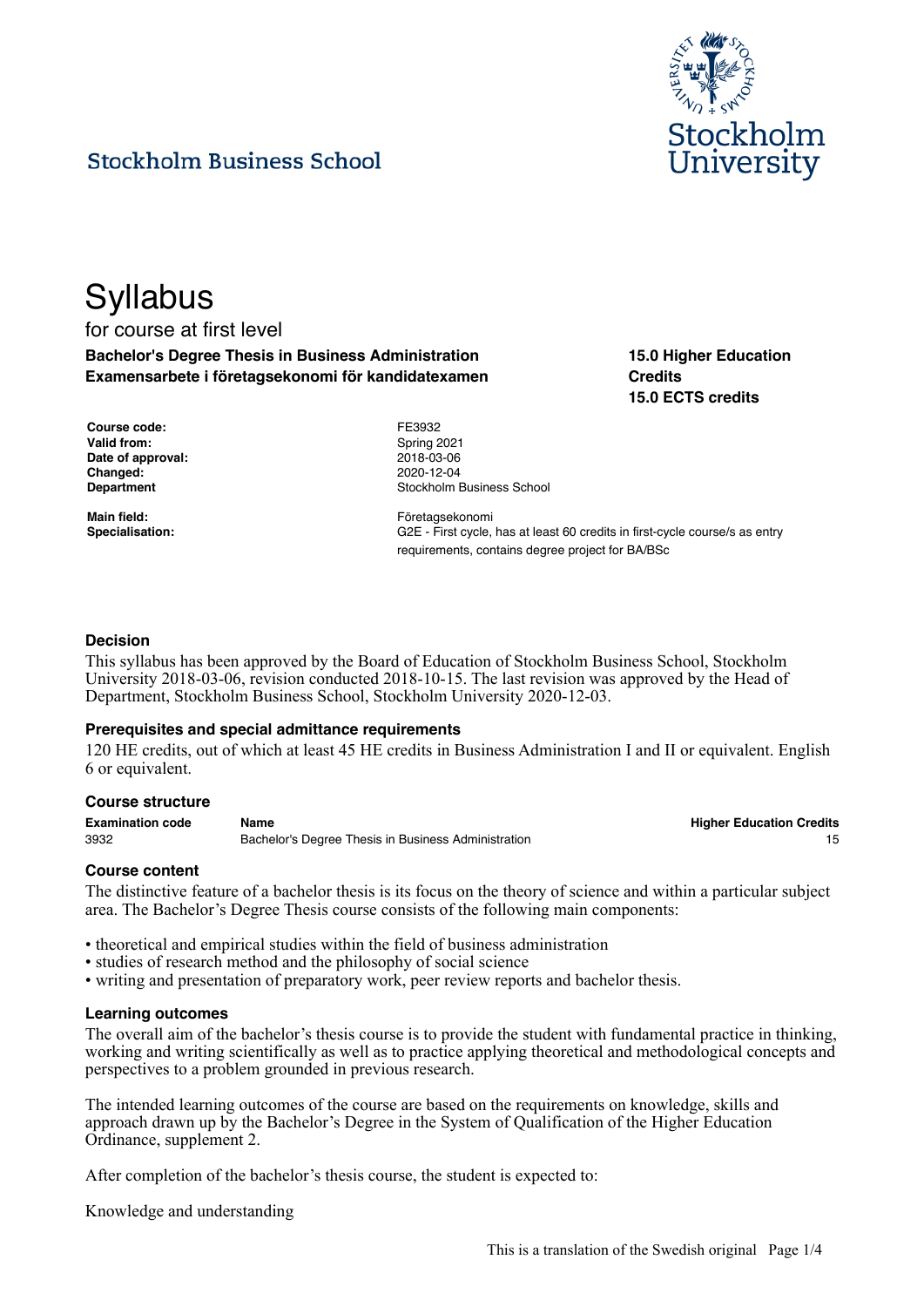1. Independently identify, develop and formulate a problem firmly rooted in previous research within the field of Business Administration.

Skills and abilities

2. Critically discuss, analyse and apply theories and concepts to a literature review, to the problematisation process and to the analysis of empirical data.

3. Discuss, account for and state the reasons for the choice of research approach and research method.

4. Demonstrate accuracy and rigor in terms of scientific akribi, academic formalities and specified time frames.

Judgement and approach

5. Make a serious attempt to produce a theoretically and empirically grounded contribution to knowledge.

6. Evaluate one's own work and its contribution to knowledge with respect to scientific, societal and ethical aspects.

# **Education**

The course consists of lectures/workshops, seminars, 3 individual supervisory sessions of 30 minutes/thesis group, and a significant proportion of self-tuition. The course is assessed on a continuous basis by peer reviews and the concluding thesis (see Assessment Tasks). The course structure with regard to progression and continuous examination presupposes that students participate in all teaching activities.

The course workload is 200 hours equivalent to 15 ECTS.

The language of instruction is Swedish.

As a rule, the thesis is normally written by students working in pairs. However, the Head of Course may decide that the thesis work shall be written in groups of three, if there are special and justifiable reasons.

The thesis must comprise a maximum of 15 000 words (excluding abstract/summary, table of contents, notes, references and appendices). In all of its parts (problematisation, literature review, theoretical framework, analysis, discussions and conclusions) the thesis must be closely linked to at least 10 research articles published in international academic journals (i.e. scholarly peer reviewed academic journals).

It is not possible to change supervisor while the course is in progress, the student is allowed to re-register for the next course session and, to the extent that places are available, apply to join a thesis group.

# **Forms of examination**

The main part of the assessment focuses on the completed thesis, supplemented by a smaller part based on peer reviews. The assessment tasks are weighted in relation to their significance for the overall examination of the course. The results from the assessment tasks are added up to course credits that are translated into a final grade.

The course consists of two weighted assessment tasks:

1. Two written and two oral peer reviews of a course colleague's thesis: examines intended learning outcomes 1–6; constituting 20% of the total course credits. This task is assessed by the supervisor.

2. Thesis: examines intended learning outcomes 1–6, constituting 80% of the total course credits. This task is assessed by an assessor appointed by the examiner.

The Head of Course is the examiner and has responsibility for the final grading decision.

After completing the course, the student is assigned a grade according to a scale related to the course's learning outcomes. A, B, C, D and E are pass grades. Fx and F are failing grades. Grade Fx can be supplemented to grade E.

The course comprises 100 course credits. To obtain a final pass grade (A-E), at least 50 course credits are required and at least 50 points are required from assessment task 2 (thesis). The final grades for the course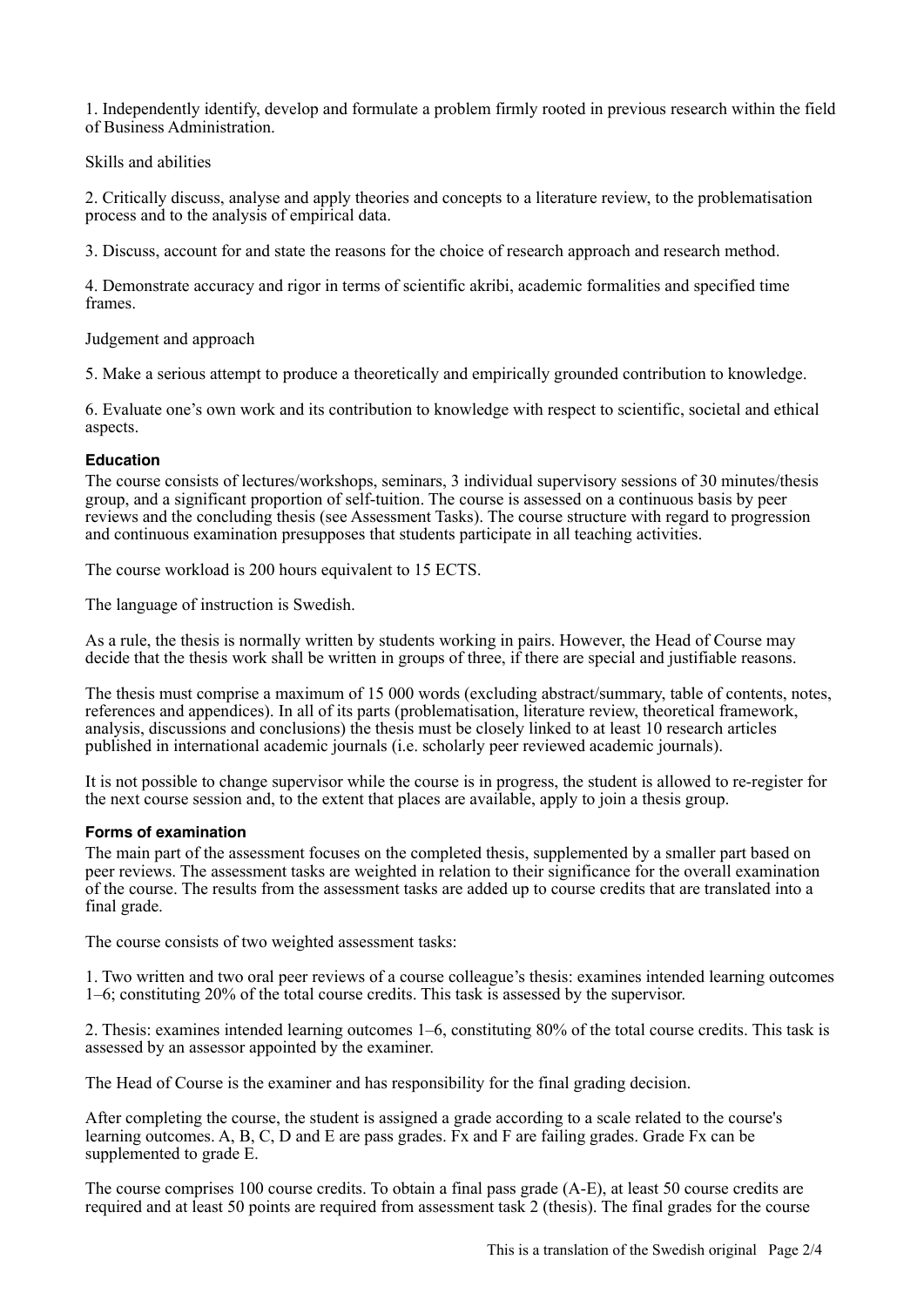correspond to the following course credits scale: A: 90-100, B: 80-89, C: 70-79, D: 60-69, E: 50-59, Fx: 45- 49, F: 0-44. The grades correspond to the total of the points a student is awarded (of a total of 100) for the weighted examination components that constitute the course's continuous examination.

The student is responsible for ensuring that the course's assessment tasks are completed: that a sufficient number of course credits are achieved and a final pass grade is obtained. A student who has been assigned a pass grade on the course may not undertake renewed examination, supplement or complete assessment tasks not previously completed for the purpose of a higher grade. A pass grade cannot be changed to a failing grade on request of a student.

A passing grade (A-E) in the course is obtained when a student has achieved at least 50 course points, and at least 50 points are required from assessment task 2.

A failing grade (Fx or F) in the course is obtained when a student has not achieved at least 50 course points or has not obtained 50 points from assessment task 2.

If 45-49 course credits are achieved, grade Fx will be assigned, with the possibility to supplement to grade E within 3 semester weeks following the announcement of the supplementary instruction. The supplemented thesis should be submitted to Fastreg. If the supplementary thesis has not been received within this time, the grade is established. The student must then re-register on the course, whereupon previously obtained course credits are forfeited.

If less than 45 course credits are achieved, grade F is assigned. The student must then re-register on the course, whereupon previously obtained course credits are forfeited.

In the event of re-registration, the student is not entitled to additional supervision time. The student is however always entitled to have the thesis work assessed at subsequent examination sessions.

A student who has been assigned a pass grade on the course may not undertake renewed examination, supplement or complete assessment tasks not previously completed for the purpose of a higher grade. A pass grade cannot be changed to a failing grade on request of a student.

### Grading criteria

The following grading criteria specify the qualitative requirements that different levels of grades set on the student's overall course performance, and therefore reflect the degree to which the student has fulfilled the course's learning outcomes. A higher grade level presupposes the abilities at lower levels.

#### A (Excellent) $\Box$

The student demonstrates ability to evaluate and relate to the content of the course from a comprehensive, critically reflective perspective, as well as to transfer and apply insights in new, meaningful contexts.

#### B (Very Good)

The student demonstrates ability to, from an overarching and coherent perspective of the field, understand and use concepts to explain how different aspects of the course relate to each other, interconnect and become meaningful.

#### $C(Good)$

The student demonstrates ability to discuss the content, tasks and complex issues dealt with in the course from several well-developed but mainly independent perspectives.

# D (Satisfactory) $\Box$

The student demonstrates satisfactory ability to discuss the content, tasks and complex issues dealt with in the course in a way that, albeit in-depth and elaborate, is decidedly one-dimensional.

# $E$  (Sufficient) $\Box$

The student demonstrates sufficient ability to discuss the content, tasks and complex issues dealt with in the course in a way that is decidedly one-dimensional.

# $Fx$  (Fail) $\Box$

The student's knowledge, skills and abilities display minor flaws, overall or in significant parts.

# $F$  (Fail) $\Box$

The student's knowledge, skills and abilities display major flaws, overall or in significant parts.